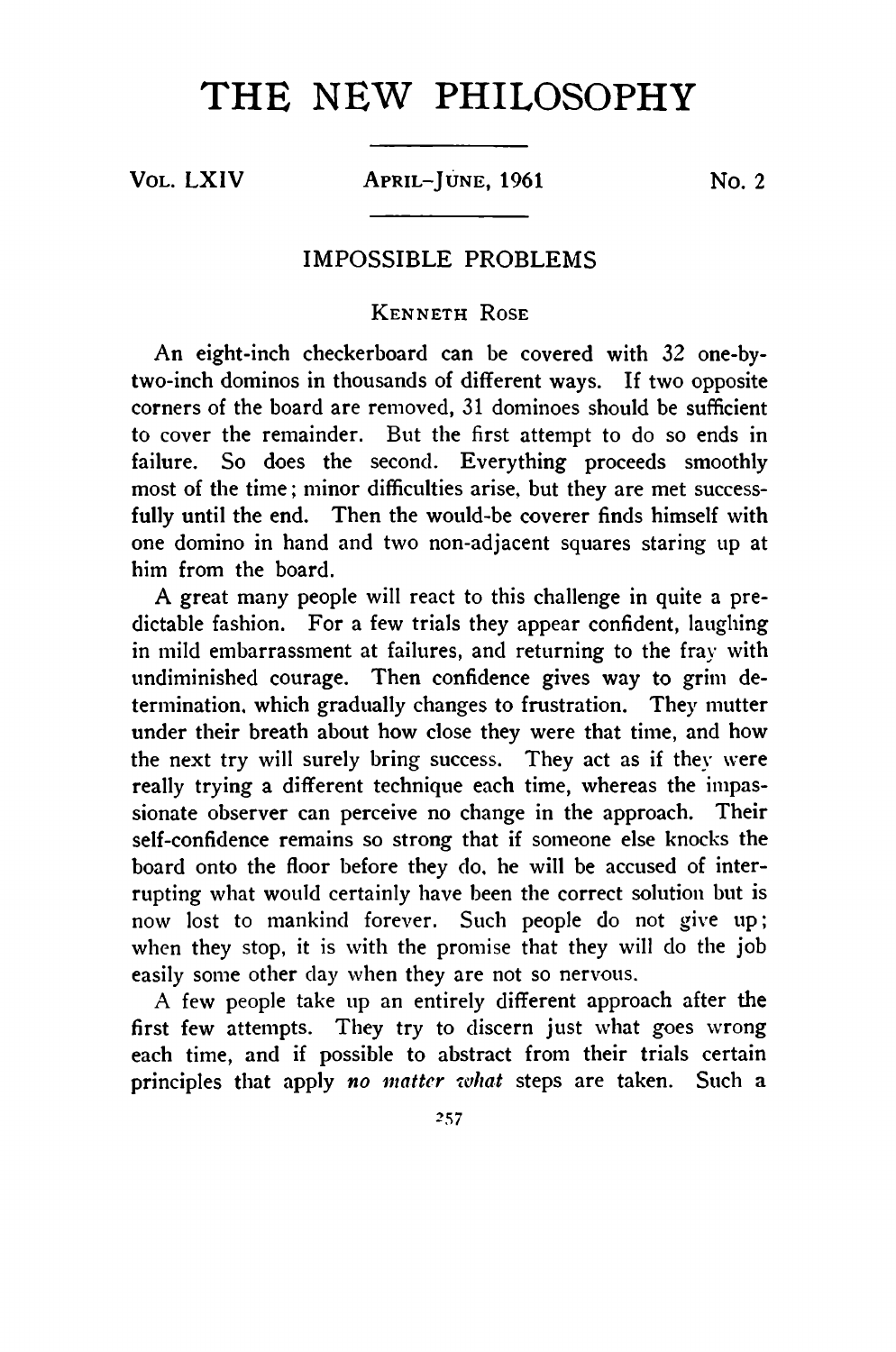careful analyst notices quite early that the two squares left over at the end are always of the same color. Of course the color has nothing to do with the problem, but it provides a clue to the solution. It prompts a reappraisal of the situation, which reveals that the mutilated board has thirty-two squares of one color and only thirty of the *other. No matter where* a domino is placed, it rests on two squares of different colors. So of course thirtyone of them cannot cover this board.

The proof that the problem is impossible is a far cry from a mere admission that it is difficult, or even that an individual considers himself defeated by it. Many people would like to believe that the problem of ten discs and three pegs is impossible, simply because they have not succeeded in solving it! The unequal discs are stacked on one peg in order of size, with the largest on the bottom. They are to be moved to another peg, one at a time, with no disc ever placed atop one smaller than itself. The fact that it takes 1023 moves (provided no errors are made) is discouraging, but has none of the finality of a proof of impossibility. The mathematician who proves the checkerboard uncoverable, or anyone who follows his demonstration, will certainly waste no time in further attempts at a solution.

The mathematician's habit of generalization may tempt him to continue work on a problem even after he proves it impossible in its original form. He can prove to himself, or anyone else who will listen, that a board with two squares of different colors removed can always be covered with dominoes. This is not done by showing successful coverings for each possible mutilation, any more than the original problem was shown impossible by enumerating failures. There is a technique that will guarantee coverage no matter which squares are removed. On the other hand, it is easy to demonstrate that four squares, two of each color, can be removed in such a way as to make coverage impossible.

The prover and generalizer is here called a mathematician for want of a better term. Certainly there are some whose qualifications as mathematicians under certain definitions are not in harmony with their ability to solve such problems. Is it fair even to call this a mathematical problem? It is, and this because of the tremendous scope of the word 'mathematics.' If the same word can be used to describe arithmetic and projective geometry, it is certainly versatile enough to include checkerboards and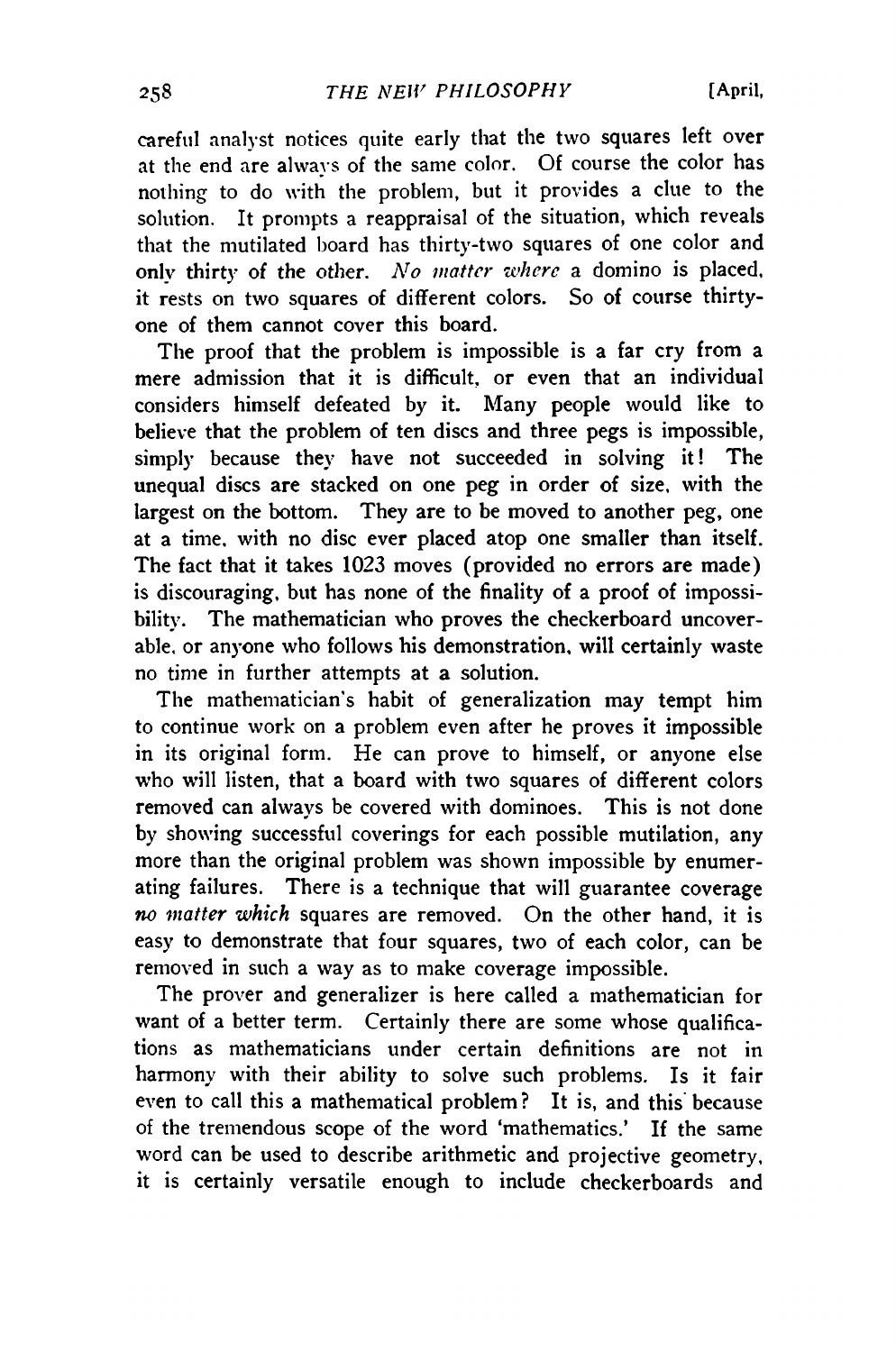dominoes. One of the things that gives mathematics its great breadth is its willingness to adopt orphaned problems such as this one. The origin of a puzzle may be in physics, philosophy, or fantasy. But when its essential features are abstracted from its outward form, it belongs properly to mathematics. Since, in fact, mathematics is the custodian of **proof**, all impossible problems belong to mathematics, and look to that collection of disciplines for proof of impossibility.

One famous impossible problem had only one year between its presentation by Sam Loyd in 1878 and its published solution in the *American Journal of Mathematics.* The puzzle remained popular, partly because it has capabilities for amusement besides its impossible aspect, but mostly because its impossibility has not been widely recognized. It is not nearly so demonstrable as the colorful analysis of the checkerboard.

This is the "15 puzzle"; it takes many forms, but always has the same basic structure. Fifteen small squares are arranged in a square box that has room for sixteen. The empty space can be filled by sliding an adjacent square into it, and repeated applications of this procedure can give more than ten billion different patterns of numbers, letters, or whatever may be printed on the squares. But there are ten billion other arrangements that are all impossible, and the challenge offered is to arrive at one of them. An imaginative version calls for arranging fifteen letters to spell **ra te your mind pal.** This happens to be impossible or possible, depending on which **r** is used in which place. An unsuspecting "pal" is shown the correct arrangement, and then handed the puzzle with the letters rearranged so that the wrong **r** is already in the upper left corner. By leaving it there, he restricts himself to the impossible version.

The most interesting period in the history of an impossible problem is the time before its impossibility is established. When anyone is not aware of the proof, that period is extended for him as an individual. And there are usually enough such people that an impossible problem remains popular indefinitely. An example is the problem of the utilities. Three points on a piece of paper represent sources of Gas, Water, and Electricity; three more points represent customers; it does not matter where the points are placed. The problem is to connect each utility to each customer without allowing any of the nine lines to cross. The problem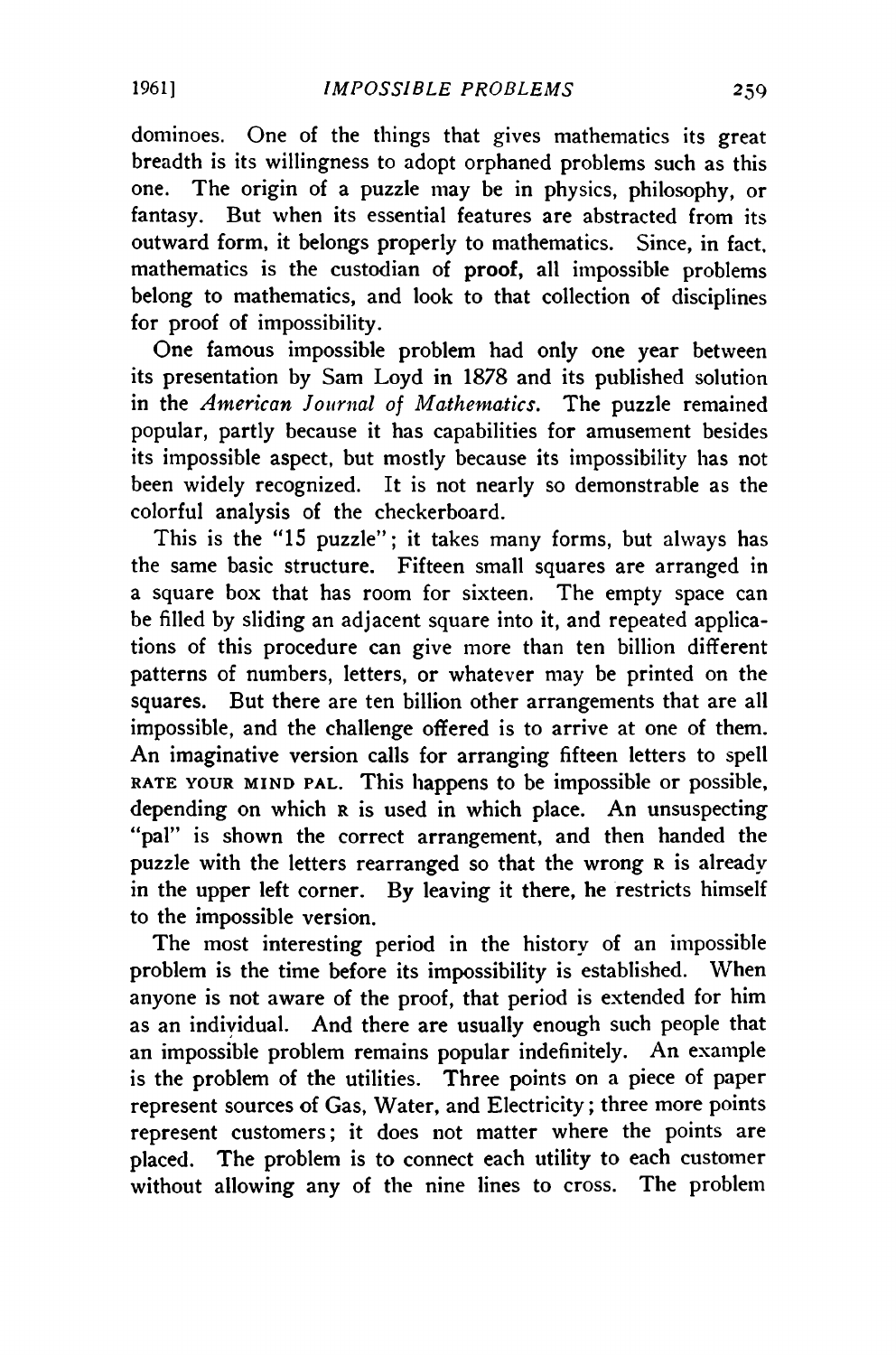actually predates the popular use of electricity! Older versions use some other situation as the framework of the same problem.

The proof that such connection is impossible is comparable in difficulty to two or three attempts at a solution. It is effected by consideration of things that happen *no matter where* the lines are drawn. A "solution" is sometimes presented with one line running under one of the houses, which makes the problem quite possible and utterly uninteresting. Such a "cheat" is comparable to cutting a domino in half to finish covering a checkerboard. It detracts from the real nature of the problem, and is not nearly so worthwhile as a proof of impossibility.

Problems such as this one, during their periods of insolubility, goaded mathematicians into a type of thinking that culminated in the development of a new field within mathematics, called "topology." Among the problems now classified as topological are all that call for connecting objects or tracing paths with one continuous curve. The prototype of this class was "The Seven Bridges of Königsberg." Leonhard Euler's proof of the impossibility of walking over the seven bridges in that city once each was a cornerstone in the development of topology. Not content to try a solution, as everyone else in Switzerland was apparently doing in 1735, nor to try to enumerate the unsuccessful methods. Euler proved succinctly that it could not be done. In the true mathematical tradition, he generalized his result to any number and arrangement of bridges, giving the general characteristics that would lead to insolubility, easy solubility, or solubility within certain restrictions**.1**

The three most celebrated impossible problems challenged the world for thousands of years, and were finally defeated (that is, proved impossible) at the end of the nineteenth century. This exceedingly long period of doubt was immensely fruitful for mathematics. Whereas topology developed from certain proofs of impossibility, these three problems led to many developments that ripened before the problems were proved impossible. New approaches and abstractions were forged into a growing battery of weapons for repeated attacks on the problems. By the time the proofs were complete, the by-products of the struggle far over-

1 Leonhard Euler, "The Seven Bridges of Konigsberg," *The World of Mathematics,* 4 volumes (New York: Simon and Schuster, 1956), Vol. I, pp. 573-580.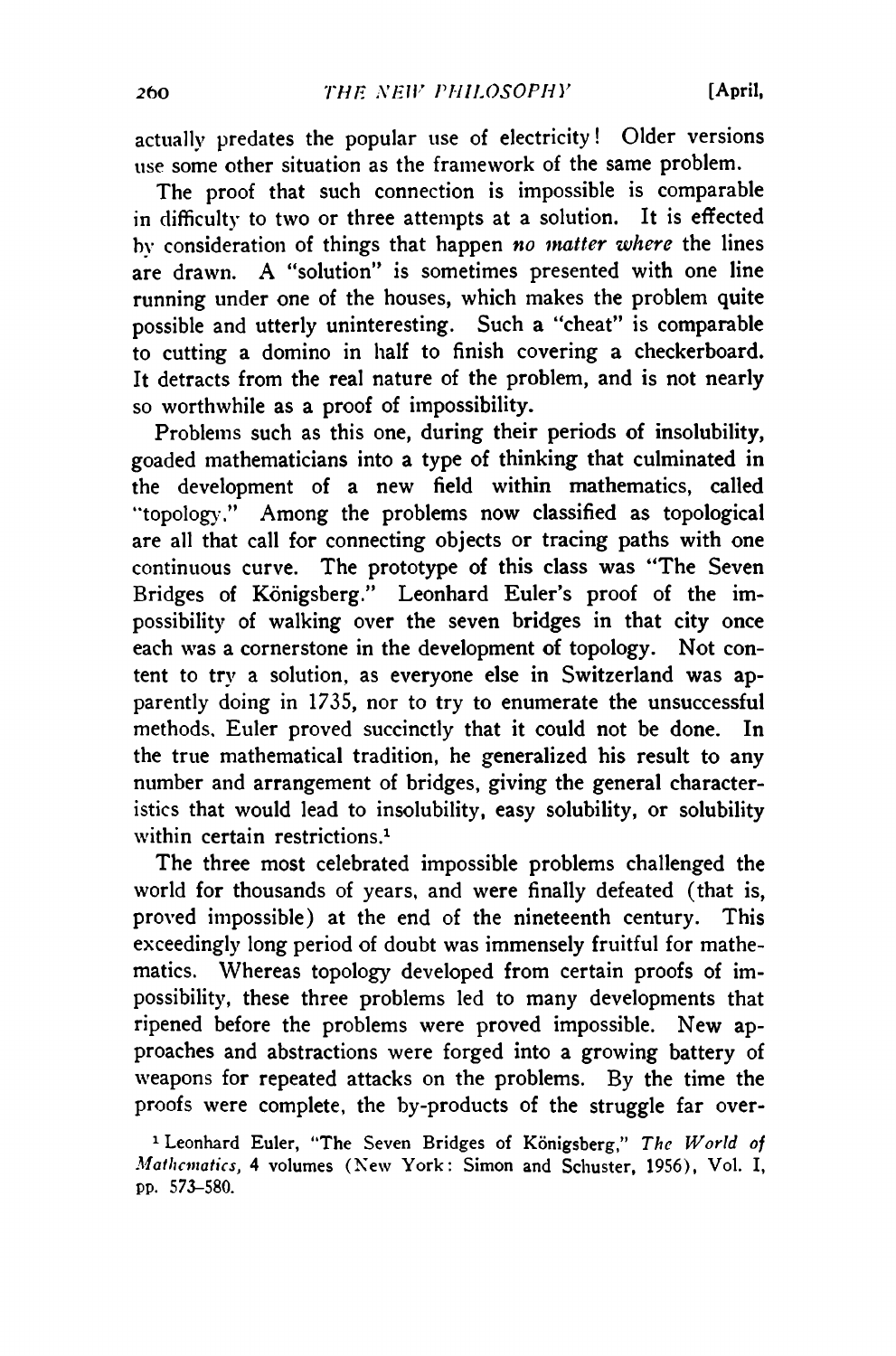shadowed the direct accomplishment (or non-accomplishment) of the objectives: squaring a circle, trisecting an angle, or duplicating a cube.

It is greatly to the credit of early mathematicians that they gave serious consideration to these problems. It has "always" been known that they can be solved approximately. The earliest of mathematical manuscripts, dating back at least to 1700 B.C., points out that a square whose side is eight ninths of a circle's diameter has an area quite close to that of the circle. A fiveinch cube duplicates a four-inch cube with an error under three per cent. It is a trivial problem to draw two rays that come within a millionth of a degree of trisecting an angle.

The difference between an approximate solution and an exact one is not easy to appreciate. It is no problem at all to solve any one of these problems with an accuracy far beyond that of a physical straightedge and compass in the hands of a human being. But Euclid and others even earlier recognized the validity of idealizing these instruments and the figures they draw. Thus the mind could go beyond the limitations of the brain, and recognize that none of the myriad schemes offered through the ages would *exactly* accomplish the desired objectives.

It is within the realm of geometry to see that two of these problems are inseparably bound up with determining values of the numbers  $\pi$  and  $\sqrt[3]{2}$ . It is not so easy to see that trisecting an angle is equivalent to extracting a cube root. A decisive step toward the proof of these impossible problems was the development of the correspondence between geometry and algebra by Descartes. The discipline of analytic geometry enables a mathematician to attack the most difficult geometry problems with algebra, and *vice versa.*

Descartes recognized that a line and a circle correspond to certain types of equations, and that the constructions of geometry are thus equivalent to solving simultaneous equations. Strangely enough, a line and a circle that do not intersect have equations that can be solved. But they always involve the number that gives —1 when multiplied by itself, called *i.* In Descartes' time, even negative numbers were regarded with suspicion, and he called solutions that involved them "false." What, then, could he call such a monstrosity as an intersection of two non-intersecting curves? He used the word "imaginary," a good choice under the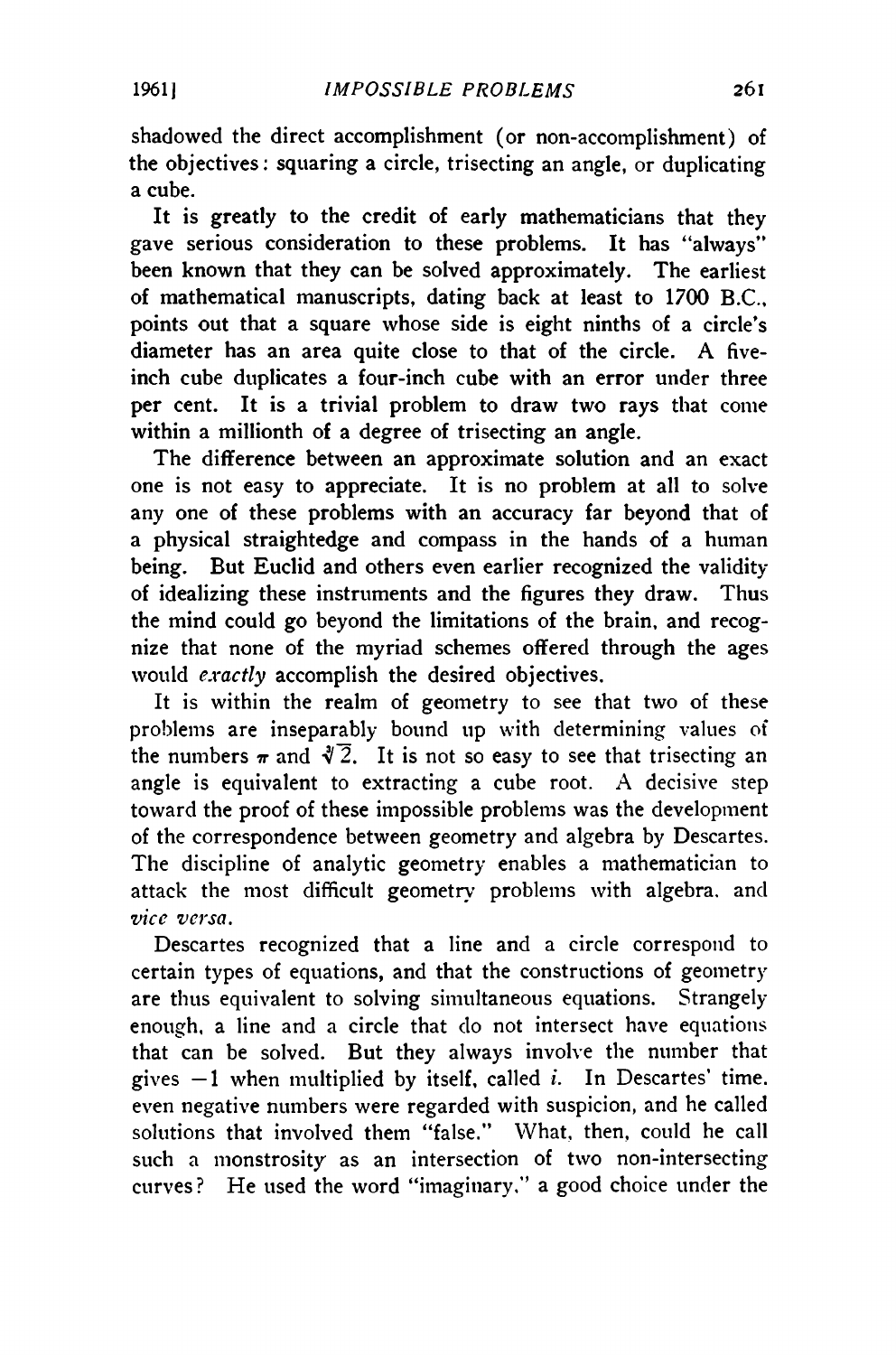circumstances, but one that resulted in an outstanding mathematical misnomer. The numbers typified by *i* are still called imaginary, even though they have demonstrated their practicality by repeated application to problems that would be impossible without them.

The apparent digression from the original problem into consideration of  $i$  proved very important. When a mathematician finds himself in pursuit of a will-o'-the-wisp, it behooves him not to concentrate too rigidly on one goal. He must investigate whatever areas the chase brings him into. The Providence that governs mathematical discovery has exploited that principle to man's great benefit. It has often dangled before him some impossible problem, and kept it out of his grasp until he had ample opportunity to realize that even an unsuccessful search can be rewarding.

This principle should certainly be kept in mind today, when so many great problems are "on the threshold'' of solution. Some of those thresholds will never be crossed, or will prove to lead to great disappointment. Consider how long the alchemists were on the threshold of changing lead to gold. Most of them died believing they were closer to their goal than when they started. But it has turned out that only the by-products of their efforts were of value, and the value realized only after a change of emphasis.

The proven value of digression must not be taken as an excuse for wandering from the point of the present discussion, however. A great step forward in the analysis of squaring the circle was the proof that  $\pi$  is not rational, that is, cannot be the quotient of two integers. Many approximations of increasing accuracy were discovered (3, 22/7, 377/120, 355/113) before someone finally showed that such a number would never be exact. The irrationality of  $\pi$ , however, did not settle the problem. It had been shown much earlier that  $\sqrt{2}$  is irrational, but a line segment corresponding to that number is very easily constructed. Further investigation turned up new kinds of numbers that would escape the attention of all but the most careful observers. The rational numbers (fractions) seem to fill in the gaps between integers so thoroughly that many people are still incredulous about there being far more irrational numbers than rational. And only those who appreciated this distinction could approach the next step, which was to show that there are numbers that are worse than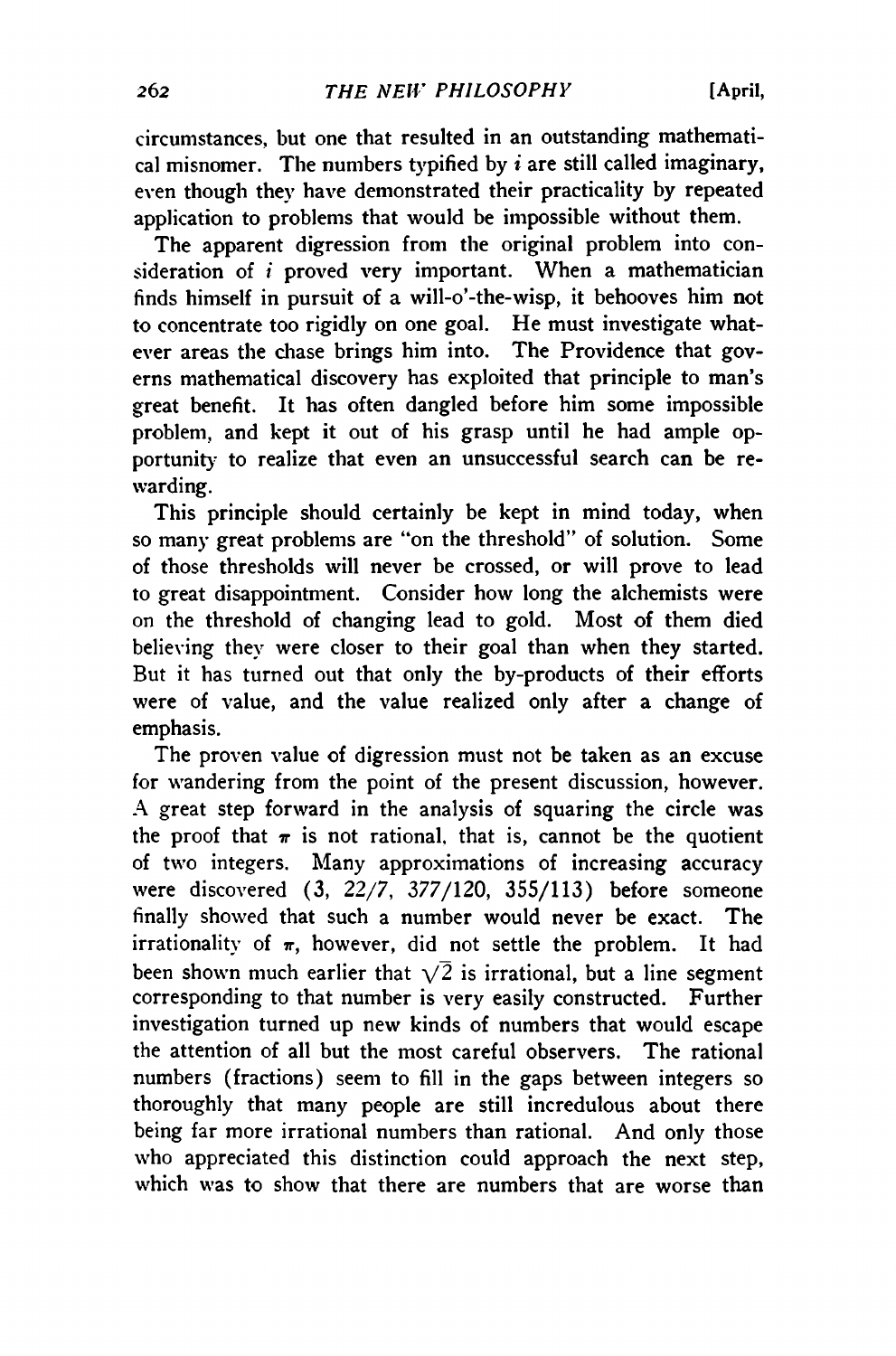irrational. Some numbers (including all the rational numbers) can be roots of algebraic equations with integral coefficients, but many more cannot. The demonstration that  $\pi$  is one of the latter (called transcendental numbers) finally settled the argument about squaring the circle. But this stroke was not accomplished until after Napier's invention of logarithms brought to light another now-famous transcendental number, known as *e.* The climax of the whole development was the discovery that four of the most interesting numbers known to man are intimately related:

 $e^{\pi i} = -1$ 

By the time this discovery was made, all the pieces of the puzzle were ready for final assembly. No one mathematician is given credit for finishing the problem. Even some of the steps were composite works of some of the greatest mathematicians, and they had already been found applicable to many other problems than the impossible ones that helped to stimulate their development. When it was realized that  $\pi$  is transcendental, the squaring of the circle was finally proved impossible, and the other two problems fell along with it. The investigation had produced a full characterization of possibility and impossibility in geometry, settling all such problems for all time. Only certain types of algebraic numbers lend themselves to geometric construction. The analysis exposed some hitherto unsuspected possibilities as well as proving impossibilities. It was shown to be within geometrical rules, for example, to construct a regular polygon of 65,537 sides, and a book is now available giving specific instructions on how to do so.

Some of the problems are still taken up as challenges. An occasional geometry student rebels at the idea that an angle cannot be trisected, and works out a method. It is wrong, of course, but may show ingenuity in the nature of the error. It is possible, for example, to trisect an angle with compass and straightedge if granted only one non-Euclidean privilege—to use both at once. The postulates describe the results of using either instrument alone, and on the basis of these postulates the problem is impossible. And yet if the compass is held alongside the ruler and the two manipulated together for only one step, the trisection can be dispatched without difficulty. It is noteworthy that even such a "cheat" as this will not make it possible to square a circle.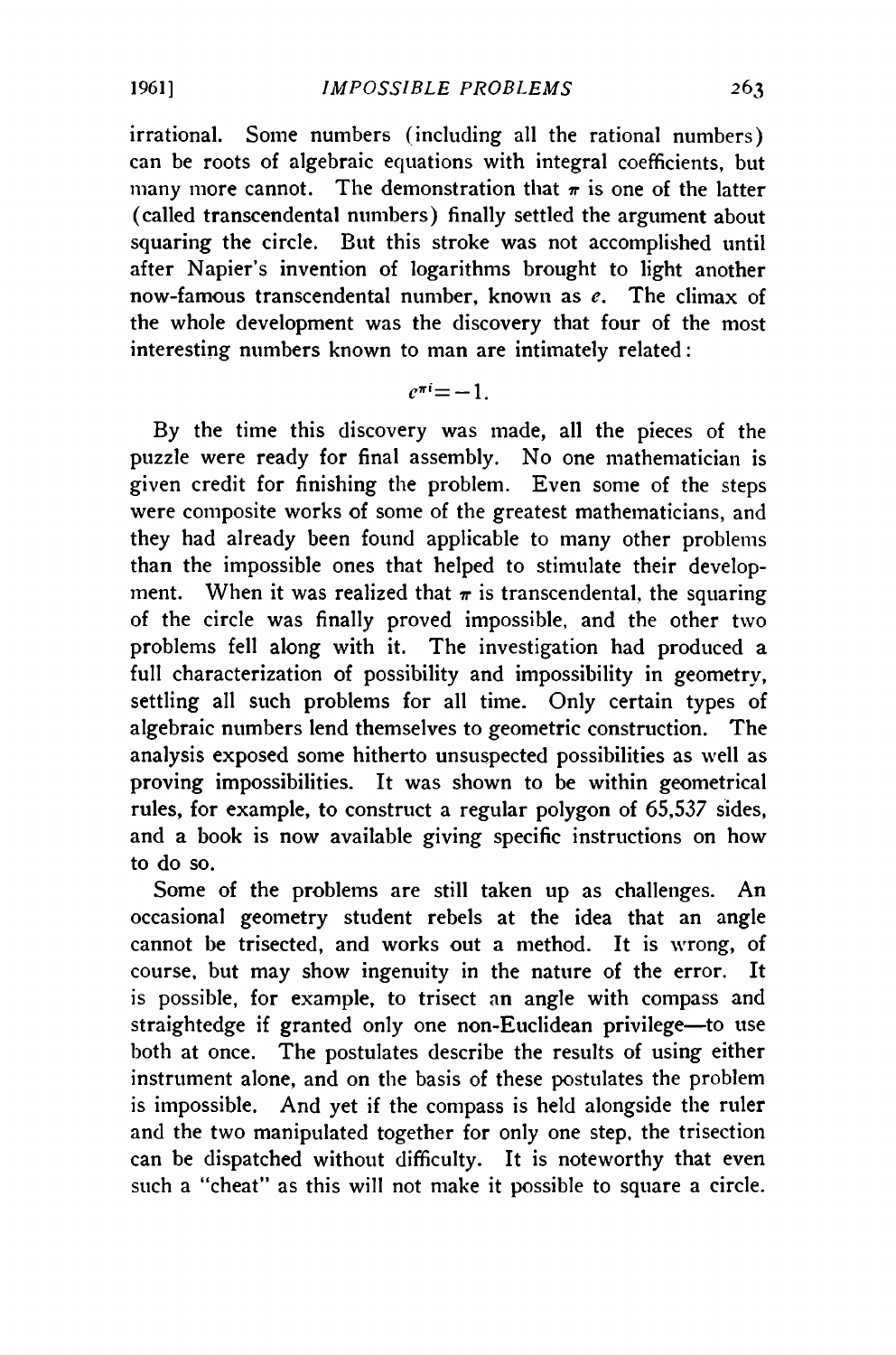But all of these issues lack importance now. These problems have passed through the doubtful stage, and will never again have the compelling interest they once enjoyed.

A problem of considerably greater scope has been conquered in recent times, and turned out to be more of a disappointment than a triumph. For in this case the thing proved impossible was something mathematicians were trying to *do* rather than to prove incapable of being done. The three geometry problems were long suspected of being impossible. In 1775 the Paris Academy passed a resolution that no more solutions were to be examined of the problems of perpetual motion, duplication of the cube, trisection of the angle, or quadrature of the circle. The men who perceived that such examinations wholly wasted the time of Academy personnel did not live to see their conviction borne out, but history must note that they were right.

The recent problem, however, was one that fine mathematicians, rather than crackpots, were "on the threshold of solving." How disappointing that they should find the threshold lacking another side! Kurt Godel showed them so in a treatise published in 1931 under the formidable title, "On Formally Undecidable Propositions of *Principia Mathcmatica* and Related Systems." The young (25) mathematician was challenging Alfred North Whitehead and Bertrand Russell in their own field. They had attempted in their three-volume *Principia* to reduce all of mathematics and logic to a formal system, based on axioms that left nothing unsaid, and from which everything could be proved.

Success in such a venture would have led to a revolution in the teaching of mathematics. Intuition would have been banned from the classroom, and teachers and students compelled to say what they mean without taking things for granted. There would have been tremendous strides in cybernetics. If computing machines could be told everything about mathematics in a few axioms, they could come frighteningly close to human thought, at least in mathematics. Ultimately, mathematics might have been filed away as a subject whose possibilities had been exhausted. It would remain a useful tool, but no longer be a field for imaginative research.

Strangely enough, all of these ventures are being carried forward with vigor. Gödel's proof is well known now, but zealots in some fields apparently have not paused to consider its implications.